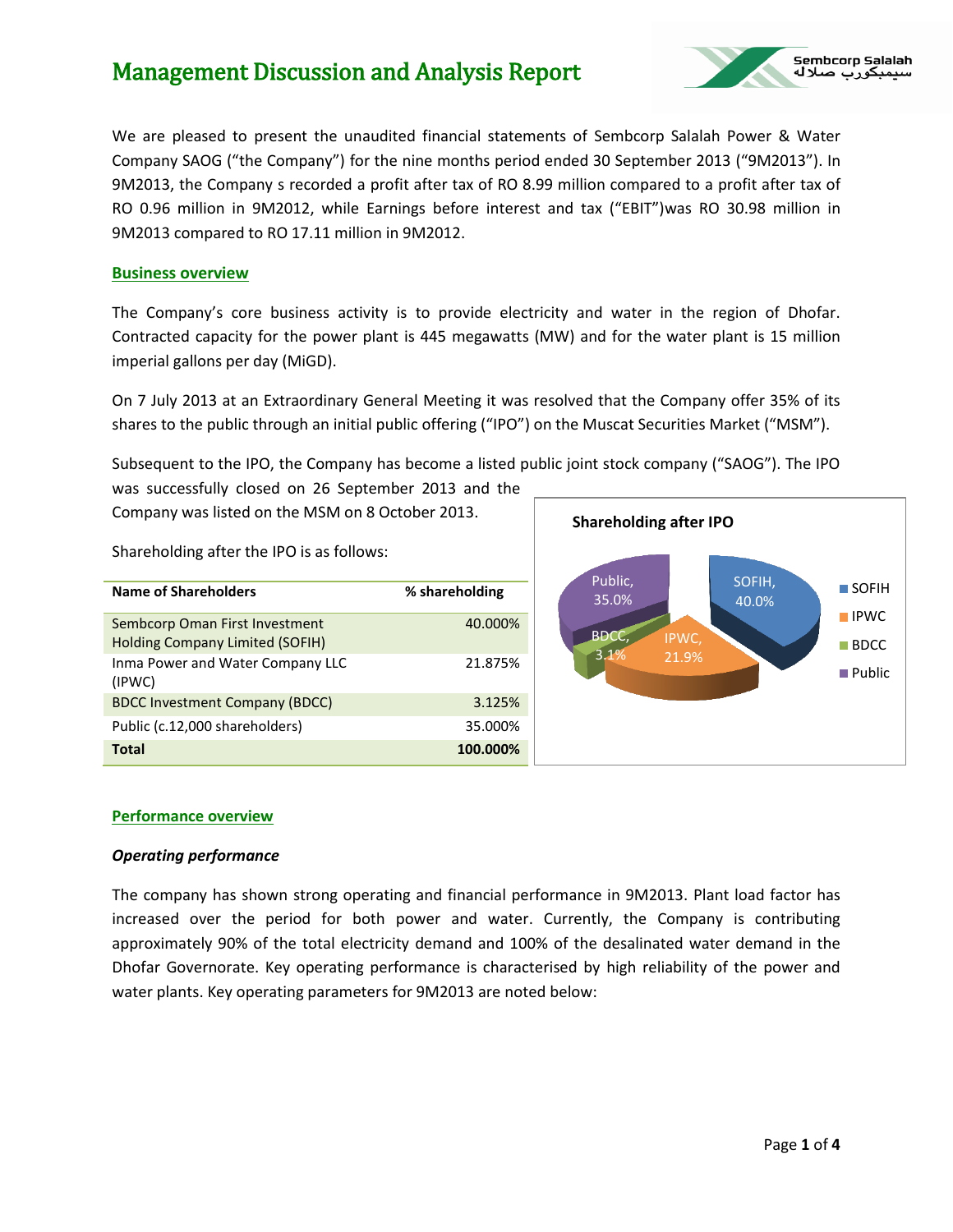

|                               | Unit          | 9M 2013   | 9M 2012    |
|-------------------------------|---------------|-----------|------------|
| <b>Water Reliability</b>      | (%)           | 99.0%     | 100.0%     |
| <b>Power Reliability</b>      | (%)           | 99.4%     | 98.6%      |
| <b>Quantity of Water Sold</b> | (Thousand m3) | 10,804    | <b>Nil</b> |
| <b>Quantity of Power Sold</b> | (MWh)         | 1,375,843 | 1,015,811  |
| Plant Load Factor (Power)     | $(\%)$        | 47.0%     | 46.0%      |
| Plant Load Factor (Water)*    | (%)           | 58.0%     | Nil        |

50.00

46.79

RO million **Key Financial performance** 

\* The Company started dispatching water in 1Q2013.

### *Financial performance*

Key financial performance indicators are shown below:

|                | 9M 2013           | 9M 2012           |
|----------------|-------------------|-------------------|
|                | <b>RO</b> million | <b>RO</b> million |
| <b>Revenue</b> | 46.79             | 32.79             |
| <b>EBITDA</b>  | 39.46             | 23.20             |
| <b>EBIT</b>    | 30.98             | 17.11             |
| Net profit     | 8.99              | 0.96              |

30.98 39.47 8.99 32.79 17.11 23.20 0.96 - 5.00 10.00 15.00 20.00 25.00 30.00 35.00 40.00 45.00 Revenue EBIT EBITDA Net profit 30 September 2013 30 September 2012

9M2013 financial performance has shown significant improvement over 9M2012 as the Company has been fully operational throughout 2013 whereas in 2012 the

Company achieved full commercial operation on 25 May 2012. Hence year 2013 is the first year of full commercial operation.

## 9M2013 Profit after tax

Profit after tax increased significantly from RO 0.96 million in 2012 to RO 8.99 million in 2013. The significant variances are elaborated in the following waterfall chart.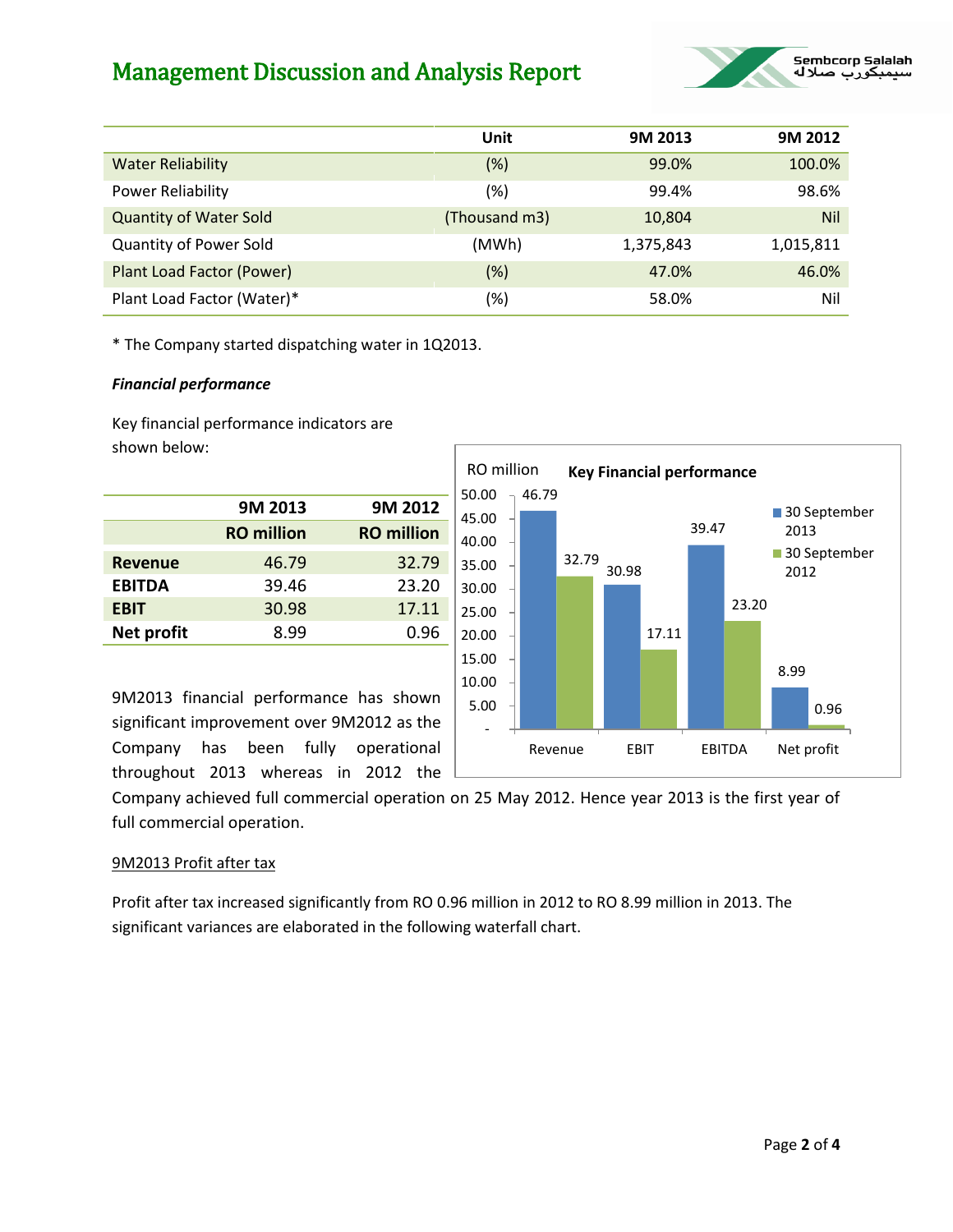



Due to the achievement of full commercial operations on 25 May 2012, Management believes that no meaningful comparison can be given between profit after tax for 9M2013 and 9M2012. However a brief analysis and characteristics of the major components of the profit or loss is presented below:

#### Revenue

Power contributes 58.8% (excluding fuel charge) and water contributes 25.7% to overall revenue. Fuel charge revenue is a pass through and is calculated based on consumption of natural gas calculated by the plant model.

The increase in revenue is mainly due to the plant operating fully in 2013 versus partial operation in 2012.



#### Other income

Shareholders waived interest due on shareholder loans from 29 March 2012 to 30 June 2013 which led to other income of RO 6. 17 million for 9M2013.

#### Cost of sales

Cost of sales mainly comprises depreciation of property, plant and equipment and fuel cost which is pass through in nature. The increase in cost of sales in 9M2013 compared to 9M2012 is mainly due to the increase in operations.